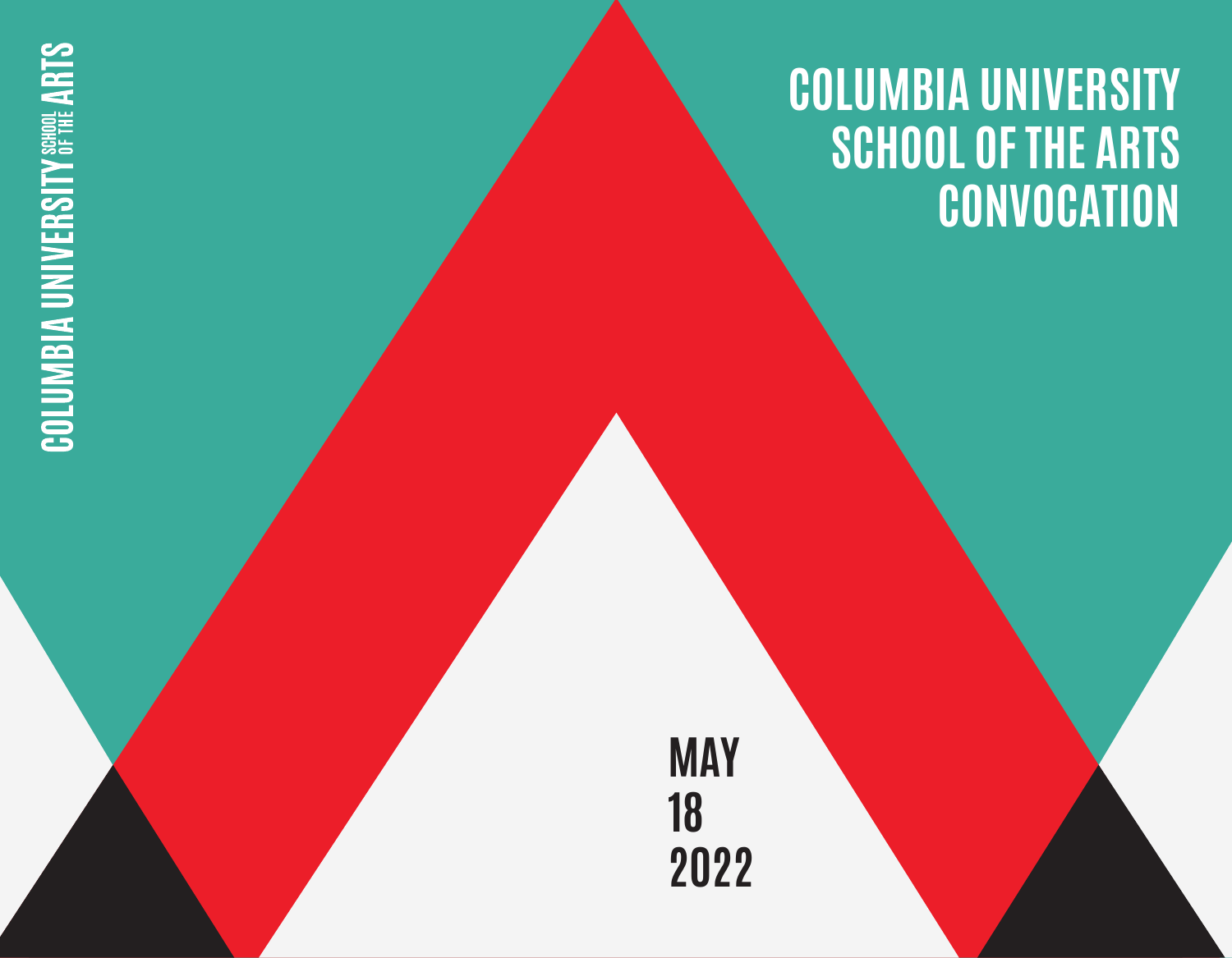# **SCHOOL OF THE ARTS CONVOCATION** MAY 18, 2022

WELCOME AND RECOGNITIONS CAROL BECKER Dean of Faculty

INTRODUCTION OF GUEST SPEAKER LAURIE ANDERSON NICOLA G. LOPEZ Chair, Visual Arts + Sound Art

ADDRESS TO GRADUATES LAURIE ANDERSON

RECOGNITION OF GRADUATES

JACK LECHNER Chair, Film

BRIAN KULICK Chair, Theatre

NICOLA G. LOPEZ Chair, Visual Arts + Sound Art

LIS HARRIS Chair, Writing

CLOSING REMARKS CAROL BECKER

Dean of Faculty

We cordially invite you to join the graduates at Avery/Schermerhorn Plaza for a reception immediately following the ceremony.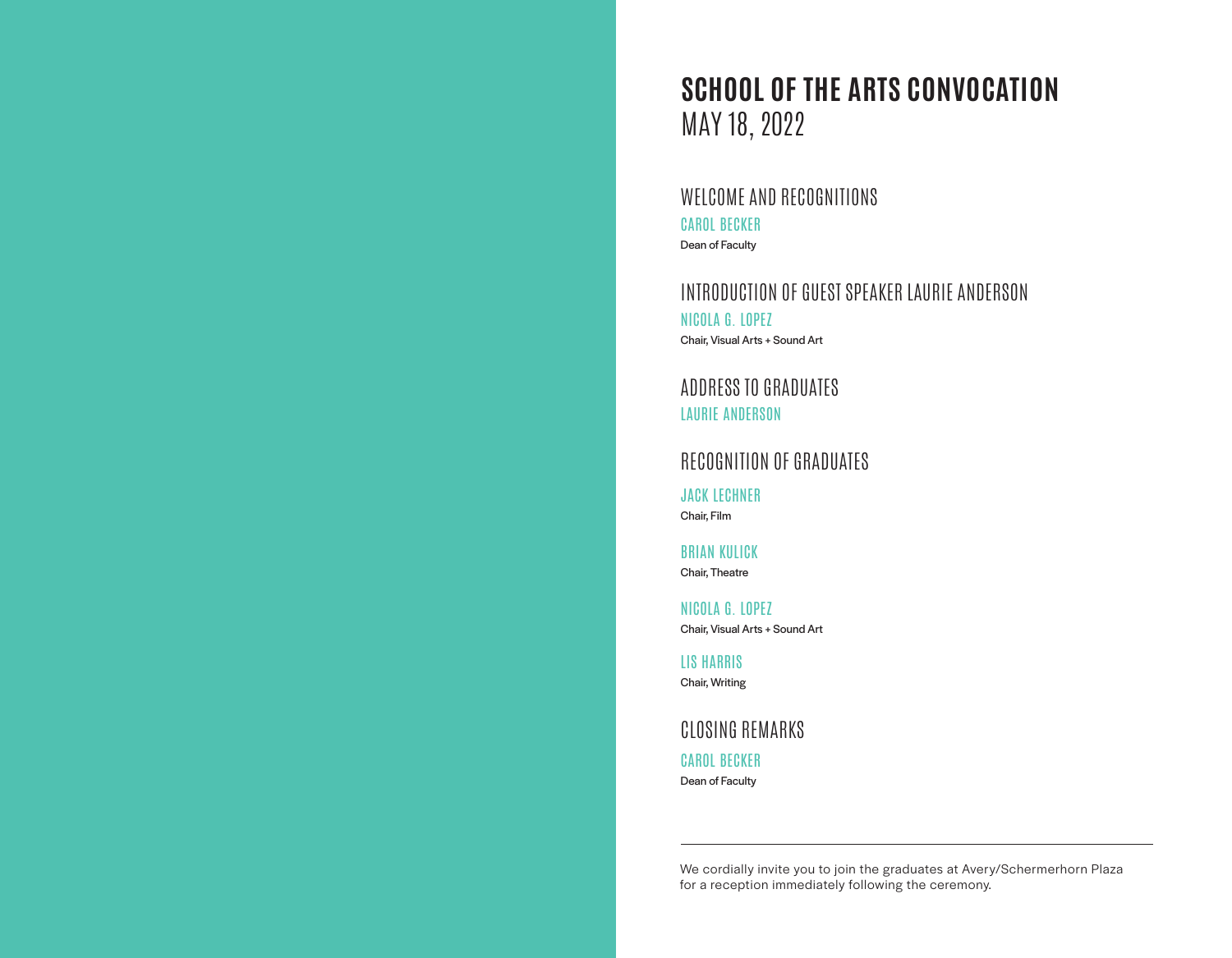

Photo: Ebru Yildiz

#### LAURIE ANDERSON Guest Speaker

Laurie Anderson '69 BC, '72 SOA is a writer, director, visual artist and vocalist who has created groundbreaking works that span the worlds of art, theater, experimental music, and technology. Her recording career, launched by 'O Superman' in 1981, includes the soundtrack to her feature film *Home of the Brave* (1986) and *Life on a String* (2001).

Anderson's live shows range from simple spoken word to elaborate multi-media stage performances such as *Songs and Stories for Moby Dick* (1999). In 2002, Anderson was appointed the first artist-in-residence of NASA which culminated in her 2004 touring solo performance *The End of the Moon*. In 2010 a retrospective of her visual and installation work opened in Sao Paulo, Brazil and later traveled to Rio de Janeiro.

Her film *Heart of a Dog* was chosen as an official selection of the 2015 Venice and Toronto Film Festivals. In the same year, her exhibition *Habeas Corpus* opened at the Park Avenue Armory to wide critical acclaim and in 2016 she was the recipient of Yoko Ono's Courage Award for the Arts for that project. Anderson lives in New York City. Anderson continues to tour her evolving performance *Language of the Future* and has collaborated with Christian McBride and Philip Glass on several projects in 2017.

Anderson continues to work with the activist group The Federation which she co-founded in 2017. In February of 2018 *Landfall*, a collaboration between Anderson and Kronos Quartet was released through Nonesuch Records. Commissioned by Kronos Quartet in 2013, the work was inspired by the devastating effects of Hurricane Sandy.

Most recently Anderson opened her largest solo exhibition at The Smithsonian's Hirshhorn Museum in Washington D.C. titled *The Weather* which is open through July 31, 2022. *The Weather* debuts more than a dozen new artworks, interspersed with select key works, including *Habeas Corpus* (2015), from her five-decade career. The exhibition guides visitors through an immersive audiovisual experience in the Museum's second-floor galleries, showcasing the artist's creative storytelling process through her work in video, performance, installation, painting, and other media.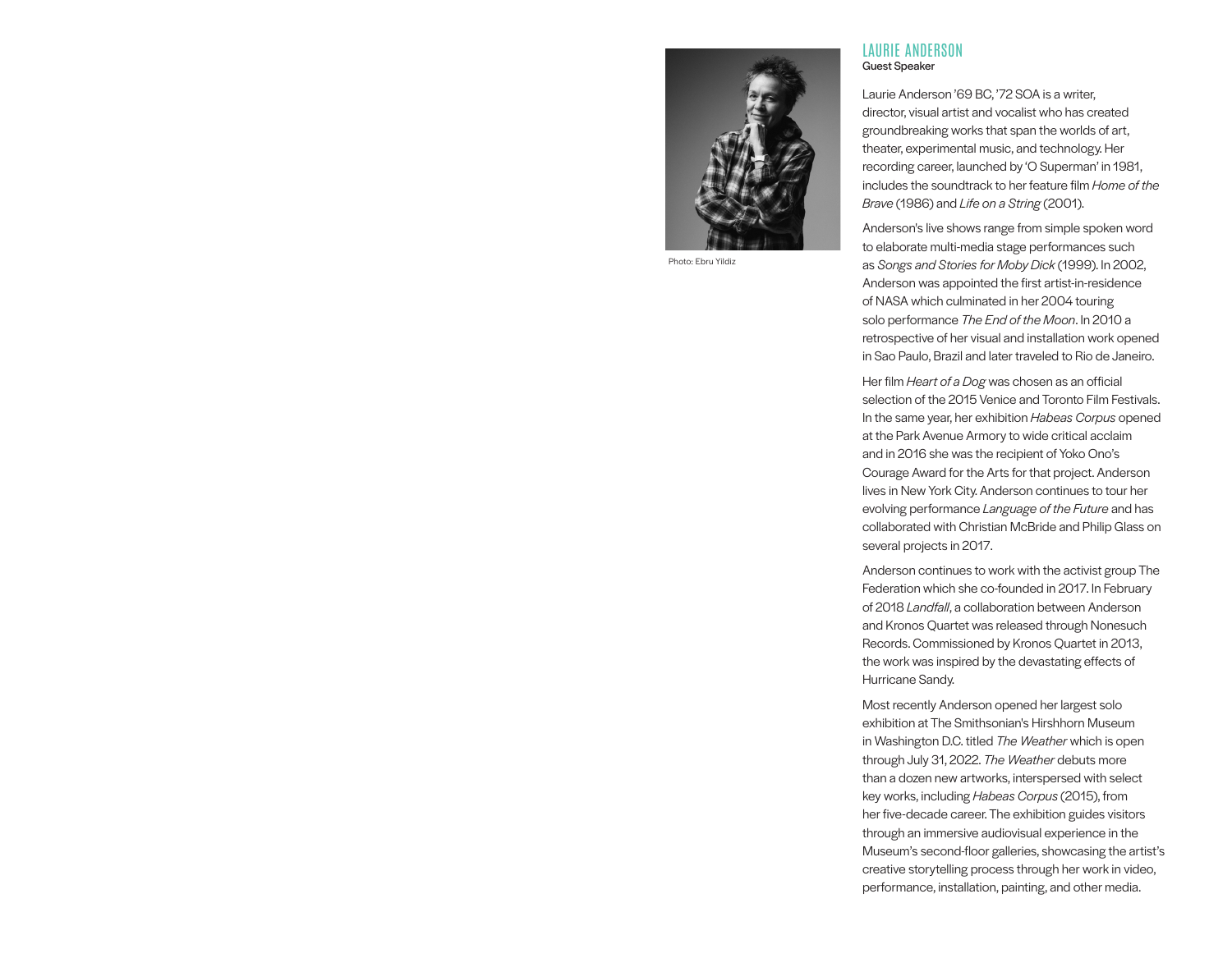# RECOGNITION OF GRADUATES

# RECITATION OF NAMES

#### JACK LECHNER

Chair, Film

HANNA SEIFU

Director of Academic Administration Film

#### FILM MFA

Lucía Aleñar Iglesias '21 Haya Alghanim '20 Waleed AlQahtani '20 Solomon Chidi Amadiume '21 Holly Elizabeth Andrews '22 Devin Jordan Armstrong '21 Henry Arroyo '21 Adam Justin Baroukh '21 Harry Stuart Davidson Bartle '21 Daniel Becerril '20 Andrew David Bell '21 Charlotte Rebecca Benbeniste '22 Archibald Elie Benhamou '22 Jacob Phillip Berman '22 Caroline Lai Hung Blair '21 Chris Blanco '22 Minka Rose Bleakley '20 Claire Sukii Brooks '21 Glenn Martin Brown '20 Jonathan Raphael Brown '21 Ronald Jerome Brown '20 Daniel Alton Byers '22 Peter Sinclair Campbell '21 Manqing Cang '20 Yurun Cao '21 Sushant Chaudhary '21 Leila J Chediak '22 Huixian Chen '22 Ningxin Chen '21 Po-Yu Chen '21 Silvia Chen '21 Szu-Wei Chen '22 Johnson Cheng '20 Tj Choi '21 Stephanie Ellen Choriatis '22 Chien An Chu '22 Spencer Andrew Clawson '21

Patrick Michael Clement '20 Ryan Craver '20 Marta Cruañas Compés '20 Michael Thomas Cummings '21 Kristin Elizabeth Curtis '20 Najah Issata Diop '20 Joseph Ferenc Dooling '20 Danielle Therese Douge '22 Michael Christopher Dukas '21 Jade Courtney Edwards '21 Molly Jane Evans '21 Asad Mobeen Farooqui '19 Brittany Gene Fauconnet '20 Ben Isaac Feinstein '19 Andres Fernandez '19 Caitlin Elizabeth Ferrell '22 Stephanie Anne Fine '22 Lauren Frances Fondren '22 Peter Edward Forbes '21 Jasmin Freitas Tenucci '20 Xiaoyu Fu '21 Shu Gao '21 Esteban Garcia Vernaza '20 Scott Gerard Gerlomes '20 Lauren Justine Goetzman '22 Mitchell Evarist Ferreir Gomes '20 Felipe Gomez Mitsui '22 Justin Alexander Gonçalves '21 Fernando González Ortiz '22 Andrea Marie Goocher '19 Jorge Granados Ross '21 Kenneth Frederick Green '20 Elizabeth C Grupp '22 Gina Kristin Hackett '20 Eden Hadad '21 Donggyun Han '19 Joshua Sonny Harris '20 Samuel Harwood '19 Austin Hsieh '20 Tony Huang '20

Megan Huggins '20 Chuxin Huo '20 Flora Jiwu Hwang '20 Fernando Iriarte '19 Adam Kenneth Jackson '21 Neda Jebelli '21 Shan Jiang '21 Tianyi Jiang '20 Yue Jiang '20 Chengzhi Jin '19 Christian Davon Jones '22 Jon K Jones '21 Omar Kakar '20 Agnes Laura Emilia Karlsson '22 Shannon Patricia Kelley '22 Robert Jackson Kerr '21 Jungyoon Kim '20 Katie Kim '21 Max Wyman Wagner Kimble '21 Kristin Marie Kohlmeyer '21 Abhishek Kumar '22 Melik Kuru '21 Sondra Meghan Lacey '19 Jon JL azar '20 Ryan Levitt '22 Lu Li '22 Yiyi Li '20 Cen Lin '22 Rodney Llaverias '20 King Lu '19 Natalia Andrea Luque Barrios '22 Mackenzie Corbin Lyle '20 Mona Martika Maahn '22 Nina Mahesh '21 Maria Angelica Consta Majluf Baeza '21 Varun Raj Malik '21 Benjamin Kyle Martin '20 Sharon Amanda Massey '20 Sean Patrick McAuliffe '21

Max Ryan Mcgillivray '21 Grace Olivia Merriman '21 Ida Modaghegh Yazdi '22 Dennis Gianluca Morganti '21 Eric John Morton '21 Selman Nacar '21 Cameron Bruce Nelson '20 Jesahel Layli Newton-Bernal '22 Lia Peyton Nies '19 Olive Ifunanya Nwosu '21 Nicholas Everett Barr Nyhof '22 Rebecca Fay O'Neill '21 Brusi Olason '20 Sonia Oleniak '21 Adewale Olukayode '21 Gleb Osatinski '22 Cecilia Otero '22 Renee Marie Paiement '20 Aden Paris '21 Jisu Park '19 Sush Parmar '20 Lyle Edward Nelson Parsons '21 Moara Passoni '21 Olivia Alejandra Peralta '22 Harrison Bunkley Perkins '21 Ana Perromat '21 Vaibhav Rao '20 Antonio Rattes de Farias '21 Victoria Rivera '20 James Vasco Rodrigues '20 Saim Sadiq '19 Mariana Saffon '19 Nader Moses Salem '22 Chloe Brandt Sarbib '20 Abigail Ann Schwarz '22 Kio Shijiki '21 Katya Skakun '20 Daniel Jason Slottje '20 Alies Christina Sluiter '20 Warren Cole Smith '22 Tyler Alan St. Pierre '21 Madi Stine '22 Riddhi Talreja '19 Dhane Alexander Taylor '21 Erica Ruth Tennyson '21 Jackie Todd '21 Donovan Tolledo '22 Werner Joachim Traut '21 Cooper Troxell '22 Constance Tsang '20 Can Turedi '20 Barbara Rose Twist '20 Kari Ulfsson '20 Gabriele Urbonaite '21 Meera Nitin Vaidya '22

Brian Francis Velsor '20 Cheryl Wang '22 Jing Wang '20 Yingzi Wang '20 Saladin White '20 Christina Wood '20 Markus Wulf '20 Joyce Yueyi Xing '21 Shae Xu '22 Chien Ni Yang '20 Tony Z Yang '20 Yachi Yang '20 Yutong Yang '21 Christina Yeokyung Yoon '21 Bofan Zhang '21 Jingling Zhang '21 Yihao Zheng '21 Yixuan Zhou '20

#### FILM AND MEDIA STUDIES MA

Jung Aa Ahn '22 Alreem Erhama Alkaabi '20 Paul James Attard '21 Daniel Lawrence Aufmann '20 Spandita Behera '21 Annie Hathorn Berman '22 Ryan William Brothers '22 Marissa Elaine C de Baca '21 Hexuan Cao '21 Cherie Cheuk Ying Chan '20 Phoebe Yutong Chen '20 Po Chen '21 Madeleine Henderson Collier '21 Wiebe Copman '21 Benjamin Jacob Crabtree '22 Julia Andrea Delgadillo '22 Simone Traenique Dill '21 Aaron Anatole Dowdy '20 Mark Sloane Pajel Ebbay '21 Zitong Feng '21 Maria Teresa Fidalgo '21 Joseph Anthony Fischer '21 Carlos Eduardo Gutierrez Aza '22 Yulong Hu '22 Yinqi Huang '21 Ryan Saunders Hupp '22 Jing Jiao '21 Zhiwei Jiao '21 Soo An Kang '22 Maya Yasmin Kotomori '22

Kira Li '20 Qingxu Li '22 Yilun Li '22 Kaixin Liu '22 Kyna Alene McClenaghan '20 Sam E Miller '22 Taylor Andrew Morris '20 Xiaoyang Pan '22 Jing Peng '21 William Marc Plotnick '20 Andrew Albert Powell '20 Juan Andres Ramirez Vasquez '21 Karlee Rodrigues '20 Isabella Mercedes Rosete '22 Kristen Rosemary Santer '21 Xiaoyu Shen '20 Akash Dilip Shetye '22 Tessandra Zoe Smith '21 Dennis Sun '22 Will Hideji Tamura '20 Violet Tang '21 Soumya Vats '22 Shimiao Wang '20 Emma Rose Weeks '21 Emily Wei '20 Yuke Xie '21 July Xu '21 Yumo Yan '20 Xinlei Yu '21 Zijing Yu '20 Ao Zhang '20 Jialin Zhang '21 Lin Zhang '22 Muxin Zhang '20 Ailin Zhou '22 Ian Zhou '20 Tianpei Zhou '21 Jie Zou '21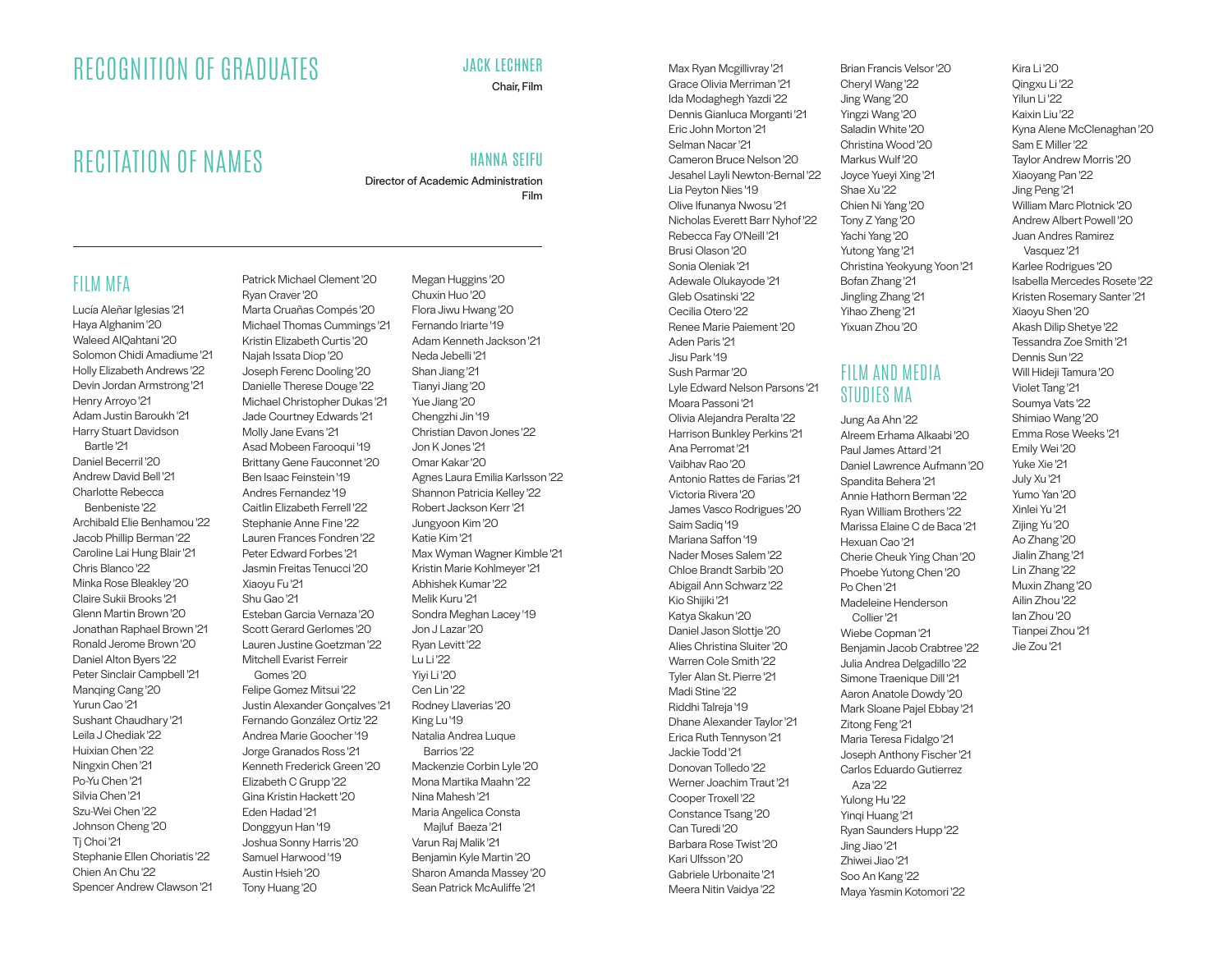# RECOGNITION OF GRADUATES

# RECITATION OF NAMES

# LAUREN BRITT-ELMORE

BRIAN KULICK Chair, Theatre

Director of Academic Administration **Theatre** 

#### THEATRE MFA

Gillian Marion Rose Abbott '22 Anita Abdinezhad '22 Zizi Azah Binte Abdul Majid '20 Julian Clark Abelskamp '22 Andrew James Agress '22 Roberta Lorene Ahrens '20 Hadley Armstrong '21 Robbie Armstrong '22 Peter Calvin Atkinson '20 Anrinya Banerjee '20 Lola Bao '20 Robert Anthony Barlow '20 Jon Andrew Bleicher '21 Tom James Blushi '22 Elana Marie Boulos '20 Michael Lawrence Brannian '22 A.A. Brenner '21 Josh Brown '20 John Patrick Brunner '21 John-Henry Hirozawa Carey '22 Josue Castaneda '21 Sean Anthony Chia '21 Harrison Edward Corthell '22 Damla Coskun '22 Cassie Marie Cushing '22 Emily Boyd Dahab '20 Katherine Marie Daugherty-Smillie '22 Velani Penda Dibba '20 Isaiah Oluwadamilare Dodo-Williams '22 Kristin Danielle Dodson '22 Amy Davis Eingold '22 Ida Esmaeili '22 Diana Fathi Rasgani '22

Danielle Lyn Feder '21 Rhodie Jordan Delise Fleming '22 Katelyn Ann Foster '22

Fiona Lily Gorry-Hines '22 Samuel Aaron Grabiner '21 Anne Elizabeth Guadagnino '22 Dylan Alexander Gurrera '22 Camille Zamani Hayes '21 Dennis Ngoc Ho '20 Aimee-Marie Alvarez Holland '20 Emma Morris Hughes '22 Nathaniel D Janis '22 Amelia Colleen Johnson '22 Philippa Louise Kane '20 Taeuk Kang '20 Michael Khalid Karadsheh '22 Devon Rome Kidd '21 Dimo Kim '20 Joshua Alexander Lak Kim '22 Tatiana Liese Kouguell-Hoell '21 Nicole Blake Kramer '20 Ikumi Kuronaga '21 Gulin Langbroek '22 Diana Claire Sheppard Levy '19 Lanie Lanxuan Liu '20 Johnny Grimes Lloyd '20 Jianqiao Lu '22 Iris Luo '21 Elizagrace Siobhan Madrone '20 Katherine Amanda Mahoney '22 Owala Maima '20 Everett Mason '22 Clayton David McInerney '20 Maryl M McNally '21 Morgan Ek McNaught '22 Julian Jeremias Mesri '20 Hal Miers '20 Rebecca L. Miller-Kratzer '22 Kelley Lynne Moncrief '21

Jake Glassman '21 Christian Goodie '20

Lila Elizabeth Mullins '22 Martin Michael Murray '20 Gregory Thomas Nanni '21 Ricardo Andres Neumann Bertin '20 Ciara Ní Chuirc '21 Adam Stockel North '21 Kelly O'Donnell '21 Keenan Tyler Oliphant '21 Rakesh Palisetty '22 Zhe Pan '22 Brian Allen Patterson '20 Laura Ann Peterson '20 Jennifer Andrea Pitt '20 Vaughn Jamaal Pole '22 Anthony Othello Pratt '20 Kaitlin Anne Premus '20 Kate Pressman '20 Sami Pyne '20 Saby Ana Maria Ramirez '22 Cristina Maria Ramos '21 Daniel Irving Rattner '20 Vanessa Rebeil '22 Anna Elizabeth Rebek '20 Logan Garrett Reed '21 Jon Robin '20 Jacob Kyle Robinson '21 Rafaella Cassie Steinberg Rosenberg '22 Megan Michele Savage '21 Alison Denise Savino-Jauregui '22 Chloe Seare '21 Jonathan Lambertus Seinen '20 Stephen C Smith '20 Pie Alexandra Soto '20 Kristen Imani Spencer '21 Cole Josset Stern '20 James Stull '20 Ayla Xuan Chi Sullivan '22

Colm Robertson Summers '22 Yeena Sung '20 Thomas Benson Swayne '20 Brigitte Lenore Thieme-Burdette '22 Anisa Rose Threlkeld '21 Emily Marie Todt '22 Austin Meads Tooley '21 Stephanie Jeane Toussaint '22 Alaudin Ullah '22 Andrey Vladimirovich Uspenskiy '20 Kanika Asavari Vaish '22 Titus Alexander VanHook '20 Merlixse Ventura '22 Allison Rebecca Walters '20 Annie Wang '20 Alexandra Leah Weinstein '20 Jae Beum Woo '20 Yuchen Xia '21 Siting Yang '22 George Anthony Youakim '22 Ada Zhang '20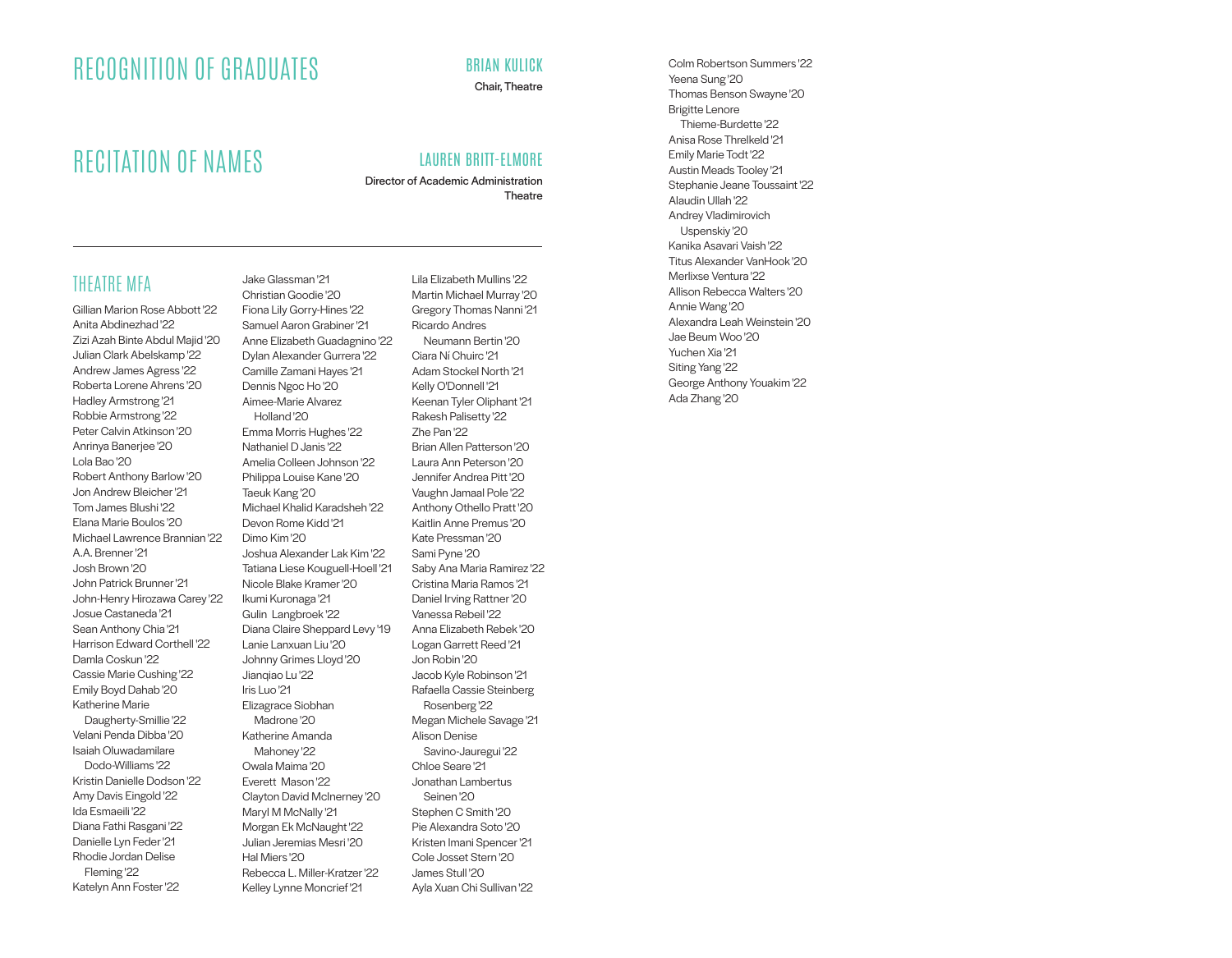# RECOGNITION OF GRADUATES

RECITATION OF NAMES

#### NICOLA G. LOPEZ Chair, Visual Arts + Sound Art

LAURA MOSQUERA

Visual Arts + Sound Art

Director of Academic Administration

# RECOGNITION OF GRADUATES

# RECITATION OF NAMES

#### **FRANK WINSIOW**

Director of Academic Administration Writing

#### VISUAL ARTS + SOUND ART MFA

Sergio Miguel Acuna '21 MD Rasel Ahmed '21 Aika Akhmetova '21 Henry Gabriel Anker '20 Roni Aviv '21 Patrick Joseph Bayly '21 Katherine Jean Blackburne '22 Linus Borgo '22 Eric Brittain '20 Lindsey Elwin Brittain '21 Rosana Caban '21 Julian Day Callaghan '21 Ivana Kay Carman '21 Kaela Mei-Chee Chambers '22 Susan M B Chen '20 Hyoju Cheon '22 Kevin Claiborne '21 Noga Cohen '21 Avishag Cohen Rodrigues '21 Alejo Contreras '22 Joanna Christina Cortez '20 Lauren Elizabeth Covey '21 Anthony Sertel Dean '22 Ian Thomas Decker '21 Hilary Taylor Devaney '22 Fadl Fakhouri '22 Monica Maria Felix '20 Fontaine Fontaine-Capel '20 Linnéa Gad '22 Camilo Godoy '22 Baris Gokturk '20 Danielle Beatrice Gottesman '22 Jacq Groves '22 Joan Devitt Hacker '21 Jonathan Harris '22 Jenn Marie Hassin '21 Juan David Hernandez Diaz '21

Erin Elise Holland '22 Julia Marie Jalowiec '22 Priscilla Hannah Jeong '21 Yi Fan Jiang '21 Clarece Koury '20 Sophie Isabella Kovel '22 Timothy Jacob Kwasny '21 Wai Lau '21 Sa-Ra Lee '20 John Thomas Levee '22 Xinran Li '22 Bicheng Liang '21 Joseph Liatela '22 Jialin Liu '22 Xinyi Liu '22 Yushan Liu '21 Paula Lou Lycan '20 Cara Marie Lynch '20 Keli Safia Maksud '21 Erica Joyuan Mao '21 Raphaela Melsohn '22 James Josiah Allston Mercer '20 Kathryn Ann Miller '20 Farah Mohammad '21 Keika Okamoto '22 Diana Palermo '21 Mimi Park '22 Bradley McGilvary Pitts '20 Júlia Martins Pontes '22 Jeremy Ziming Qin '22 Ava Snow Ravich '21 Denisse Griselda Reyes '21 John A Rivas '21 Abigail Caroline Van Dy Robinson '22 Yixuan Shao '21 Cristen Shea '22 Kelsey Morgan Shwetz '22 Stipan Tadic '20 Kiyomi Quinn Taylor '20

#### Khari Rahim Abdul Turner '21 Raelis R Vasquez '21 Ryan Wang '22 Elzie Mayfield Williams '22 Meredith Pence Wilson '21 Yixuan Wu '22 Mark Yang '20 Yuri Yuan '21 Elizabeth Zelter '22

### WRITING MFA

Lea Phung Aberlenc '21 Aaron Henry Aceves '20 Estefania Acquaviva '20 Mariah Caprial Adcox '19 Antonio Addessi '20 Celine Marie Aenlle-Rocha '22 Valeria Agababaeva '20 Aseye Ruth Agamah '21 Jenny Ahn '19 Nada Al-Fares '20 Nourah Evelyn Alfadl-Andreasson '20 Julian Kirk Allen '19 Maria T. Allocco '21 Elliot Franklin Alpern '21 Philip John Anderson '19 Ber Anena '21 Edison Gabriel Angelbello '22 Claudia Janeth Arevalo '22 Gila Ashtor '20 Ryan Neilson Avanzado '22 Austin John Baker '19 Brianne Marie Baker '20 Jackson Gunn Barrett '19 Samantha Nicole Barron '21 Kayla Bartee '20 Clara Baselga-Garriga '21 Jai Hamid Bashir '20 Lindsay Carson Becker '21 Kiley Brinker Bense '21 Natty James Berry '20 Antonia Blue-Hitchens '22 Synne Borgen '21 Brysen Orlando Boyd '20 Arthur Boyle '21 Amanda Marie Breen '21 Sophie Michael Brett-Chin '21 Ottavia Jessica Brey '20 Joseph Milton Brogdon '20

Derek Matthew Brown '20 Ron-Tyler Budhram '21 Julia Burgdorff '22 Daniel Henry Burgess '20 Christopher Sennott Burke '20 Brian Joseph Burlage '20 Conor James Burnett '20 Eliza Barry Callahan '22 Courtney Jean Campbell '19 Siena Cristina Canales '22 Julia Delaney Cannon '21 Franco Caputo '21 Vera Bocalandro Carothers '21 Jacob Carroll '22 Leyton Mia Cassidy '22 Siyu Chen '20 Megan Sungyoon Cho '20 Sooji Choi '21 Jinwoo Michal Chong '21 Sonia Rae Christensen '20 Shawn Anto Chundagal '21 Hope Elizabeth Claydon '19 Emmeline Lemann Clein '22 Anthony Cohen '20 Eyal Cohen '21 Jessica Anne Colley Clarke '20 Sean Thor Conroe '21 Allaire Rae Conte '20 Antoinette N Cooper '20 Gabriel Jonathan Cooper-Winnick '21 Marcus Benjamin Creaghan '19 Alexander Drake Dabertin '19 Chenee Danielle Daley '19 Yael Davidesko '19 Brooke Elizabeth Davis '22 Tiffany Michelle-Maxine Davis '19 Ramzi De Coster '20 Ian Nicholas De Monico '20

Margot Janae Demus '22

Anthony Anrao Deng '19 Audrey Cijia Deng '20 Elias Constantine Diakolios '22 Stephanie Dinsae '21 Kage Athlee Dipale-Amani '21 Matthew Thomas Dix '21 Adin Thompson Dobkin '20 Claire A Dougherty '21 Matilda Rose Douglas-Henry '19 Eva Sojourner Dunsky '21 Michelle Duron '22 Charlee Catherine Dyroff '20 Dawn Elardo '19 Kimberly Anne Ence '21 Madeline Andrews Escudero '20 Kaitlinn Rose Estevez '20 Beckett Raven Farkas '19 Mina Fears '19 Samuel Jacob Feldman '21 Rebeca Anne Felix '19 Flora Kate Field '22 Shyanne Maria Figueroa Bennett '21 Rachel Pauli Finn-Lohmann '21 Sofia Lola Florimbi '21 Lisa Rochelle Foad '20 Sophia Frank '21 Jacquelyn Marie Gallo '20 David Kenneth Garczynski '20 Madeline Hayley Garfinkle '21 Brendan Michael Gauthier '19 Ellyn McCormack Gaydos '19 Nathan Edward Gazebien '19 Sarah Gheyas Alawadhi '21 Rachel Audrey-Galina Gilman '20 Emma Victoria Ginader '20

Mitchell Glazier '20 Ananda Naima Gonzalez '19

#### LIS HARRIS Chair, Writing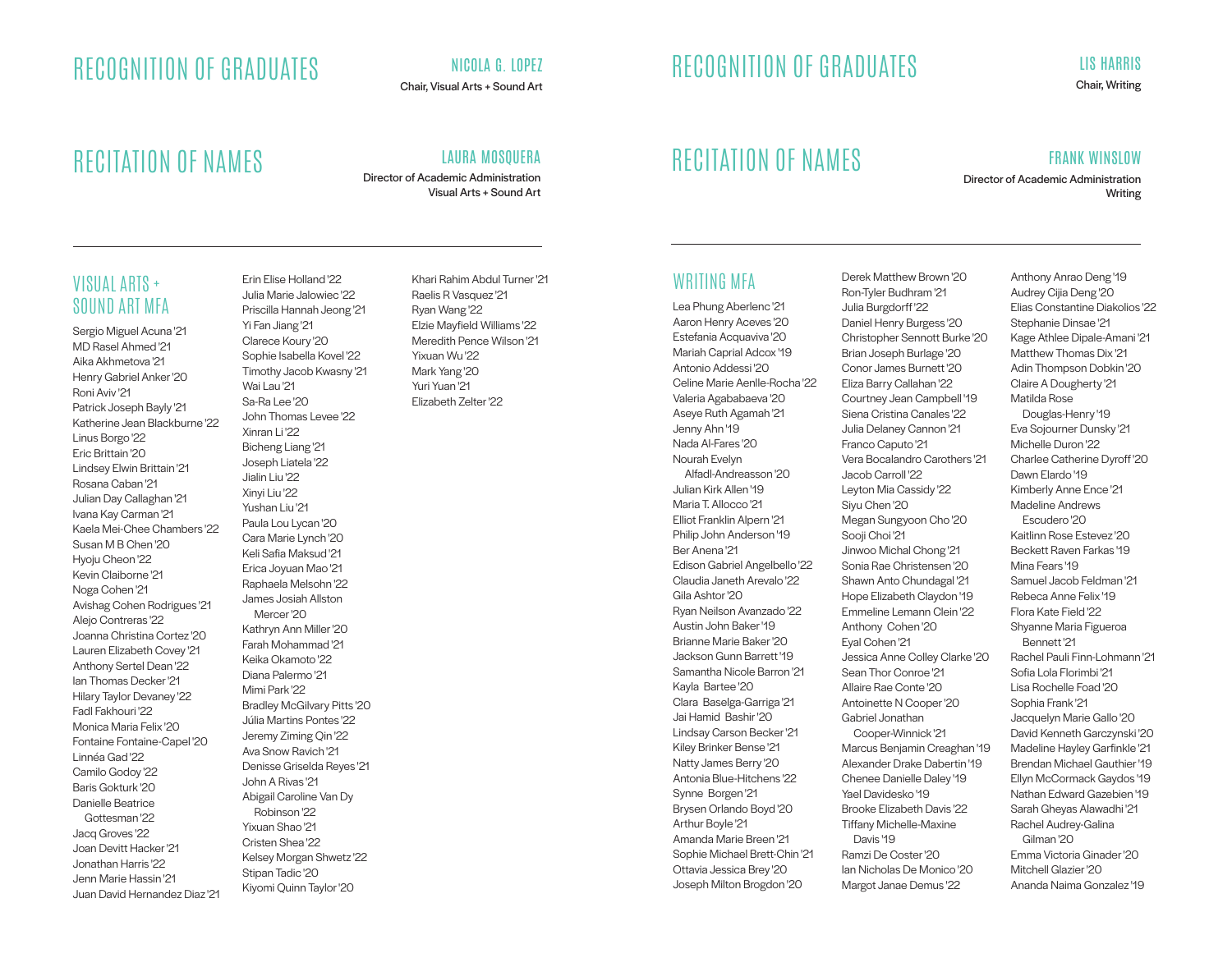Francisco González '19 Manola Gonzalez '19 Teresita Maria Goyeneche '20 Elly Marie Graff '22 Marcelo Grana Samanez '20 Samuel Tomlinson Granoff '22 Kate Greene '20 Brandan Stephen Griffin '19 Laura Christine Gruszka '20 Norris Conaghan Guncheon '20 Tibo Jeno Suzanne

 Halsberghe '19 Douglas Francis Hamilton-Grenham '21 George Robert Hargett '20 Margot Straughn Harris '19 Jarrod Mitchell Harrison '19 William Wells Harrison '21 Laura Lumpkin Hart '19 Tim Scott Hatton '21 Kristen Shigeyo Head '19 Laura Smith Head '22 Elena Hecht '19 Bailey Elizabeth Heille '20 Calvin Henry '21 Kelley Sarah Hess '21 Amanda Kathleen Horn '19 William Arthur Horn '19 Jonathan Jacob Horowitz '20 Bethany Lauren Hughes '19 Richard Matthew

 Humphreys '22 Emily April Hunt Kivel '20 Michelle Rose Hytner '19 Paolo Adrian Iacovelli '21 Edil Ayan Ibrahim '21 Maia Sivan Ipp '21 Kate Irwin '19 Nadia Cristina Ismail '19 Zachary Nicholas Issenberg '20 Yoshiko Iwai '20 Jared Denzel Jackson '20 Laura Byram Jackson '20 Alexander Jacobs '22 Aranya Jain '19 Robiny Royal Jamerson '20 Raffe Jefferson '20 Ali Jehangir '21 Colin Johnson '20 Kendra Ann Jones '21 Ji Hyun Joo '22 Arielle Helene Kaden '20 Candice Ann Kail '19 Amy Caroline Kalbun '21 Christian Kamkoff '19

Rachel Teresa Kang '20 Anastasios Nick Karnazes '20 Hannah Cameron Kauders '20 Zoe Contros Kearl '19 Veronika Kelemen '21 Bryan Nelson Kelly '19 Nicole Caplain Kelly '22 Rachel Elizabeth Keranen '21 Joshua Khashayar Khabushani '21 Dan Samuel Kleinman '21 Sarah Yukiko Klena '21 Maithu Koppolu '22 Lauren Adele Kranzlin '21 Mikra Krasniqi '21 Melanie Marie Krieps Mergen '19 Shanga Goman Labossiere '21 Liv Lansdale '20 Grace Catherine Larkin '21 Melissa Larsen '19 Niki Diane Laskaris '20 Timothy Emile Lax '21 Grace Ann Leadbeater '19 Amos Vaughn LeBlanc '19 Simon Leser '20 Sasha Deana Leshner '19 Jamie Leung '21 Clark Taylor Lewis '21 Anya Alissa Lewis-Meeks '19 Xiang Li '20 Cassandra Tuong Vy Lieu '21 Theresa Kong Lin '20 Emmett James Lindner '19 Natalie Simpson Little '20 Ryan Patrick Lonergan '21 Mark Gregory Lopez '20 Benjamin Richard Lorber '21 Madelaine Lucas '19 Sofia Rose Majstorovic '20 Christine M. Mallon '21 Sarah Josephine Malone '21 Sophia Mansingh '22 Austin Louis Mantele '20 Taleen Mardirossian '20 Oscar David Matallana-Correa '20 Robert Paul McAdory '19 Christina Milena McCausland '20 Cheryl Ann McCourtie '19 Jon-Marc McDonald '20 Molly Louise McGhee '20 Alexandria McLin '20

Catherine Alice McNulty '21

Margaret Anne Meehan '20 Maggie Menditto '21 Taylor Victoria Michael '22 Tess Michaelson '21 Peter John Michalik '19 Max Asher Miller '21 Leila Mohr '20 Sarah Grace Monsen '21 Julie Moon '21 Patrick Wynn Moran '20 Kameron Ray Morton '22 Adrian James Muoio '21 Abbie Nehring '20 Galina Nemirovsky '22 Jake Henry Nevins '19 Aaron Tyler Newman '21 Brittany H Nguyen '21 Peter Henryk Niemczyk '20 Vivian Denise Nixon '20 Lukas Novak '19 Conor Thomas O'Byrne '21 Emma Elizabeth O'Leary '20 Andrea Kyung Oh '21 George Nnamdi Okoro '21 Olaitan Anthonia Oladipo '22 Shir Mina Orner '21 Hannah Nicole Page '22 Laura Jourdan Palmer '22 Devki Jayanti Pande '19 Carl-David Parson '20 Anamarie Katayoon Pasdar '22 Peter Theodore Patapis '20 Amber Ruth Paulen '21 Anne Paxton '22 Adrian Perez '20 Ryan Donald Petersen '20 Stephanie Karli Philp '22 Leslie Pintchik '20 Krista Pohlmeyer '20 Ousmane Kirumu Power-Greene '21 Heather Elizabeth Radke '19 Raad Rahman '22 Mariam Rahmani '21 Arnetta Randall '22 Santo Randazzo '21 Katrin Anna Redfern '21 Sonya Gray Redi '19 Paulina Marie Reso '19 Ellen Casey Rethwisch '21 Colleen Mary Reynolds '22 Laina Richards '22 Margaret Emma Barker Richardson '20 Jess Richman '21

Hannah Jean Risinger '19 Carliann Rittman '20 Esther Kyounghee Ro '19 Chelsea Sylviolet Roberts '20 Margaret Stephanie Rodgers '19 Harold Darius Rogers '21 Mark Anthony Rogers '19 Abigail Lauren Ronner '21 Sarah Mary Rosenthal '21 Nitzan Rotenberg '21 Rachel Kathryn Rueckert '21 Dan Ryan '20 Sanjana Sadique '20 Nicole Angelica Saldarriaga '22 Julia Salem '19 Brianna Sophia Scalesse '20 Adam Isaac Weiss Schwartzman '20 Maria Nicola Loretto Manalo Sebastian '20 Katherine Vernelle Seger '20 Amelia Ann Senter '19 Shalvi Jaxay Shah '21 Reid Carlton Sharpless '21 Marcelle Shehwaro '22 Gauraa Shekhar '21 Katie Lynn Shepherd '19 Elena Maria Sheppard '20 Rebecca Nawarat Shirley '19 Camille Hannah Shooshani '20 Emily Brown Simon '21 Arushi Sinha '20 Gordon Alexander Slater '20 Darby Minow Smith '22 Rebecca Smylie '22 Rebecca Susan Sonkin '19 Elias Peek Sorich '21 Jayne Kay Sosland '19 Kayla Spirito '21 Liza Stewart '22 Zak Stone '21 Elizabeth Pia Struzzieri '21 Taylor Supplee '20 Shea Corinne Sweeney '19 James William Symington '19 Didi Tal '19 Raz Michelle Tal '21 Sihan Tan '19 William Stanley Thomas '21 Gavin Andrew Thomson '19 Sarah Margaret Tierney '20 Orla Patricia Tinsley '20 Nora Rose Tomas '21 Janey Tracey '21 Alex Ulloa '20

Zoe Valery Rodriguez '21 Kathryn Mary Vandervalk '20 Rebecca Marie Vicino '21 Kimberly Caroline Viders '21 Jasmine Shaadi Vojdani '20 Eleanor Lynn Volkmann '21 Catherine von Handorff '19 Liz Macdonald von Klemperer '19 Sara von Oldershausen '19 Haley Anne Walker '20 Molly MacGregor Walker '20 Sarah Marie Ward '21 Raffi Joe Wartanian '21 Madeleine Jayne Watts '19 Emily Elizabeth Weitzman '20 Anthony Roy Williams '21 Brianna Nicole Williams '20 Christopher Wright Williams '21 Cerys Mair Wilson '21 Brian Wiora '20 Peter Guy Witzig '19 Frances Elizabeth Wood '20 Shiying Stacey Xu '20 Kittie Yang '19 Rafaela Yoneshigue Bassili '22 Taylor Zhang '21